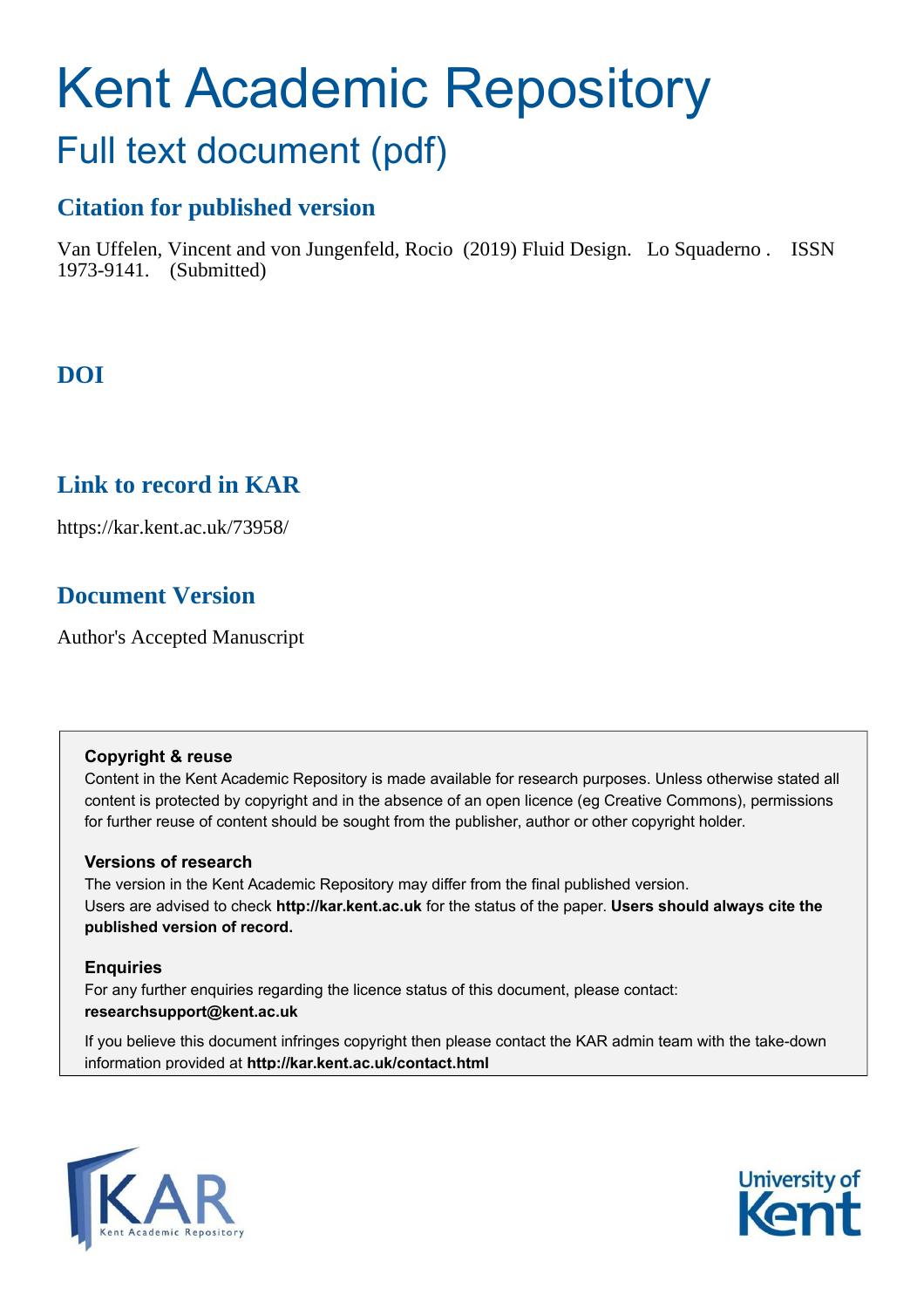#### ABSTRACT:

Design is an inherently fluid process, that intrinsically has to remain open to be shaped by contexts and constraints and that, once applied in its many variations, extrinsically can influence the flows of matter, life, information, and energy that make up urban space. However, to design the city means to intervene with an irrepressible environment that is rhythmically changing and in constant flux. As, given enough time, nothing in the city remains as is, materials decay, fluids flow in and out, people stop by or die, thoughts sink into oblivion, and energy just dissipates. Designers might have to acknowledge their impermanent impact and focus their efforts on influencing the flows that are mostly out of their control. Fluid design is a proposal to add relationships, process, flows, and patterns to the traditional design concerns of form and meaning. And suggests, not only, that actions inspired by water management and electromagnetic wave theory, such as blocking, spreading, sinking, amplifying, dampen, modulating, or diffracting, could be used to continually shape the flows that make the city. But, also that analysing the urban fabric from a systemic perspective and seeing it as ecosystem that can be influenced by changing its underlying flows and structures, gives designers a powerful new toolkit to influence the further development of cities.

#### Short Biographies

Vincent Van Uffelen works with thoughts, computation, simple electronics, and everyday materials. He investigates how the making and utilization of artifacts can be used to learn about alternative ways to access and interfere with the constantly changing entanglement of natural, technological, sociological, and cultural systems.

[hi@vincentvanuffelen.com](mailto:hi@vincentvanuffelen.com)

Rocio von Jungenfeld is an artist and researcher (Lecturer in Digital Media, University of Kent) interested in what environments are made of, how we perceive them and how they change. She is fascinated by textures, walking, participation, public space, co-creation and the use of digital technologies for creative purposes. [ro@rociojungenfeld.eu](mailto:ro@rociojungenfeld.eu)

## Fluid Design

"In every age someone, looking at Fedora as it was, imagined a way of making it the ideal city, but while [s]he constructed [her/]his miniature model, Fedora was already no longer the same as before, and what had been until yesterday a possible future became only a toy in a glass globe." (Calvino, 1974)

*Fluid design* attempts to use new insights and thinking paradigms to explore the idea that designers may find new means for positive impact on our complex world by shifting their focus away from products and towards the determination of problems and their solutions for the environments where products and life coexist. We discuss *fluid design* in light of three current transdisciplinary paradigms: the relational, complexity, and performative turns; and suggest using these paradigms as ways to *think*  with. Firstly, we explore how these turns influence contemporary design practices. Secondly, the turns allow us to see the world as the product of a dance of rigid structures and flows, so we discuss how design practices can incorporate this paradox. Lastly, while looking at applied design practices (e.g. experience, service, strategic, or speculative design), we examine the use of different sources (e.g. matter, time, energy, information, actions, policies) and the diversification from material to immaterial outcomes. These paradigms allow us to bring forward the notion that designers can actively engage with a variety of sources, which allows them to mediate and affect (the flows of) heterogeneous collections of flows: ecosystems.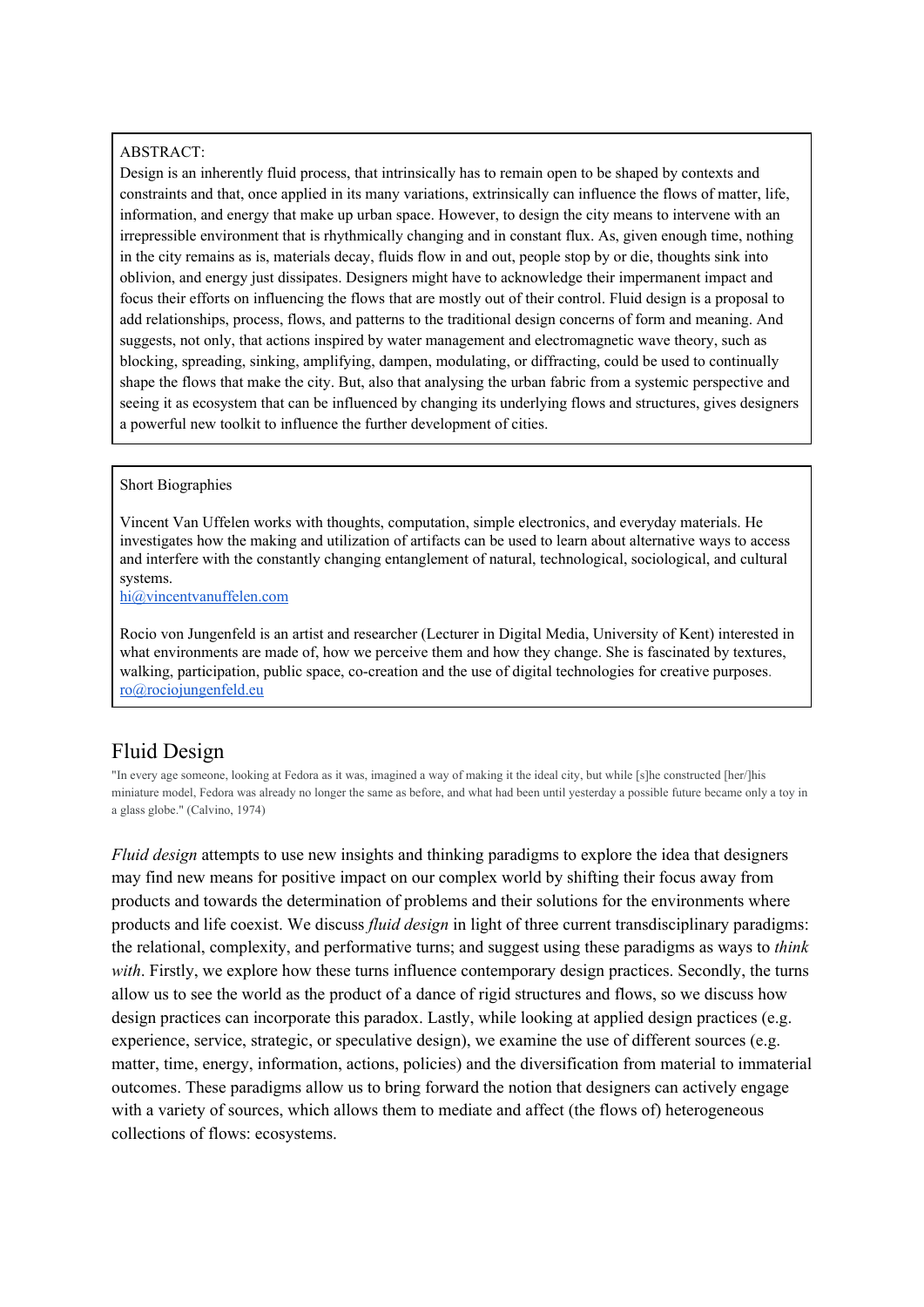Like turning a kaleidoscope, each of the turns reveals a different projection of an incomplete picture. These projections may even contradict each other, and result in a splintered, paradoxical worldview. Similarly, the rigid structures and flows that make our world may depend on and contradict each other at the same time. A flow may bring forth structures while dissolving others, and a rigid structure may support some flows while impeding or modifying others. Making turns, changing perspectives may reveal that the same flows and structures interact in dramatically different ways. We acknowledge that taking these turns often means changing the things ones scrutinizes, and in agreement with Aristotle (*there can be no knowledge of that which is in flux*) we have chosen to discuss a few cases where designers and cities are *in flux* but are also concrete subjects of study.

Herbert Simon defines a designer as someone *"who devises courses of action aimed at changing existing situations into preferred ones*" (Simon, 1969). Under this premise, when, for example, designing cities designers may need to consider existing situations and project those situations into preferred, alternative futures. However, as cities are emergent, layered, complex flows of matter, life, energy, information, thoughts, and emotions, designers also ought to grasp that, just as Calvino's Fedora, cities are made of simultaneous fleeting situations that are difficult to pin down or predict, and that, once executed, designs may have unintended consequences that spill over a city which no longer is what it once was.

In order to face the upcoming challenges, we need to embrace theories and practices to make alternative preferred cities possible. The three turns bring different perspectives into play. First, the *relational turn* presents a shift from a world of interacting substances (subjects, things, objects, or even systems), towards a world of relationships that bring substances into life. Second, driven by findings in physics, biology, and computer science, the *complexity turn* describes a world of energy and particles that move, interact, and self-organise to create structures that remain in a constant spatio-temporal-informational process of *becoming*. Whereby, substance and structures emerge from cascades of countless, layered interactions, which are never fully finished nor predictable; change remains the only certainty. Third, the *performative turn* describes two related perspectives: one shows how matter (e.g. bodies, objects, structures) produces social and cultural meaning; while the other assumes a posthumanist position where meaning is necessary for substance to arise, and matter being the result of choices between alternatives.

Using the three turns' perspectives we can see the world as a dynamic, emergent, self-organised *system of systems* made of material and non-material systems, such as molecules, single cells, animals, information, cities, or ecosystems. All these systems may be alive (autopoietic) or human made (allopoietic), are governed by irreducible processes, laws, and actions, and constantly evolve by irreversibly stumbling from one (re-)constituting event to the next. These events are often changes in incoming or outgoing flows which may put pressure on the (semi-permeable) borders of the system and lead to saturation and overflow. Sometimes the presence of just the right flows and individuals in a limited space allows a new ecosystem to emerge. Hosting both autopoietic and allopoietic systems, our ecosystems strive to balance the needs of all the constituent parts while also being able to recover from external and internal perturbations. Ecosystems are highly efficient at distributing flows, however, if unable to provide for the needs of all by keeping a balance in the rhythmic changes of too little, enough, and too much, they eventually fail.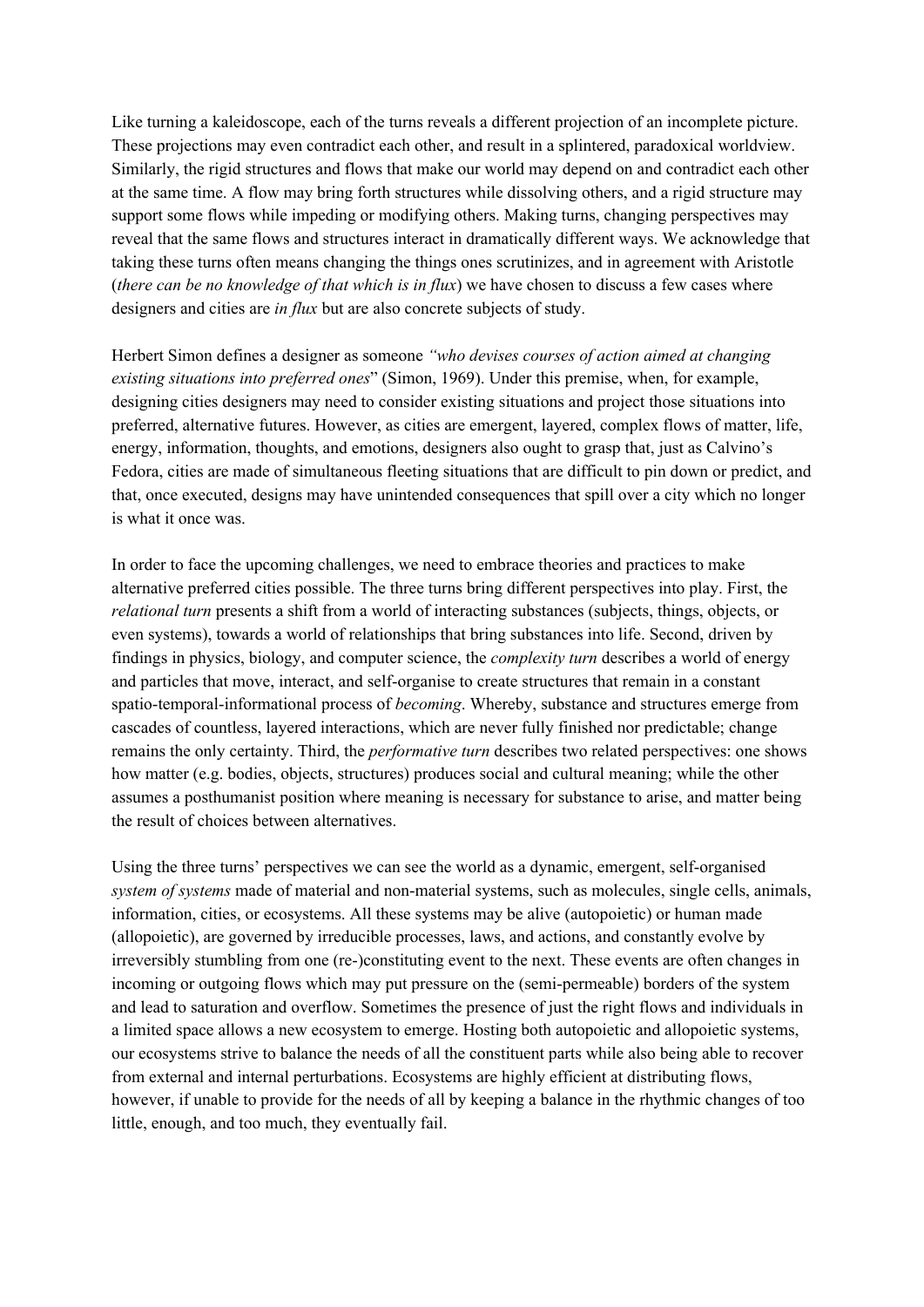Thinking about our world through these three turns may intrigue designers to work with *flows* as material to further their aims. While in our examples we address the material flows of liquids, we want to highlight that these flows can also be non-material (e.g. energy, information, money, emotions) or even the forceful flows between living and nonliving agents, and the systemic patterns that emerge from these actions. In any case, designers may want to shape the flows of ecosystems through actions such as: shifting the system's borders, working with systemic layers, targeting emergence, influencing processes, fostering or impeding growth, changing the course of flows, or treating flows like waves that can be modulated in frequency, phase, and amplitude.

Before we delve further into the three turns, we would like to explain our interest in fluids and their subform liquids. Fluids are made up of tiny vibrating particles of matter, such as atoms, that are held together by intermolecular bonds; they are complex systems that in turn are the essential building blocks of higher level complex systems such as living beings or even ecosystems. Liquids and fluids are constantly on the move between two points of pressure and can only be contained by rigid structures, which they ceaselessly strive to escape from. They bring in the new, take out the unwanted, and their often rhythmically changing patterns of absence, presence, abundance, or even overflow are one of the essential beats of any ecosystem.

If one considers the four states of matter (solid, liquid, gas, and plasma) and their transitions, fluids are placed in the interesting position of being between solid and gaseous. Wedged between rigid structures and the chaotic movements of gas molecules, they can act as either; sometimes they are the reliable, comforting base for life and sometimes they just take everything with them (e.g. torrential flood). By being able to bond and relate with other of their kind, the molecules of a liquid become more than they would be on their own. Once the molecule joins many, many, others it becomes a mass that fills any gap in a container, that erodes slowly but surely surrounding solid structures, that washes things away, and stores energy in its constant movement.

Liquids mediate relationships of energies, substances, and processes, often over large distances and time, and evade in this capacity a clear distinction between substance or relation. When noticing that urban planners in the city of Portland (USA) added hydroelectric generators to their gravity fed water supply lines to skim off some of the energy that the water flowing through the pipes collects on its way into the city, one can only wonder what the water in this context is? Is it an energetically charged substance that drives the propellers of the generators? Or is it a link between the mountain range and the city? In this case, water might be best described as a flow whose complexity the fluid designers of Portland decided to partially divert into carbon free generated energy.

By looking at flows and their potential to be either substance or relationship, we can engage further with the mentioned *relational turn*. In practice, fluid designers can look at the manifold ways in which flows can be modulated into either substance or relationship. Often, designers will create structures to divert the flow (as substance) or connect it with other flows to strengthen its relational potential. Considering liquids as substance may involve building fortifications to keep water out, to flush it out, or to contain it, as for instance the flood gates along the Thames river in London, or the rainwater drainage system in the Los Angeles river. Similarly, placing infiltration plots to store vast amounts of stormwater protects the city from flooding, but also serves a second function by slowly releasing the water into the ground to replenish the water table. In this case water is not only treated as substance but as a relational medium connecting living and non-living things which operate at different scales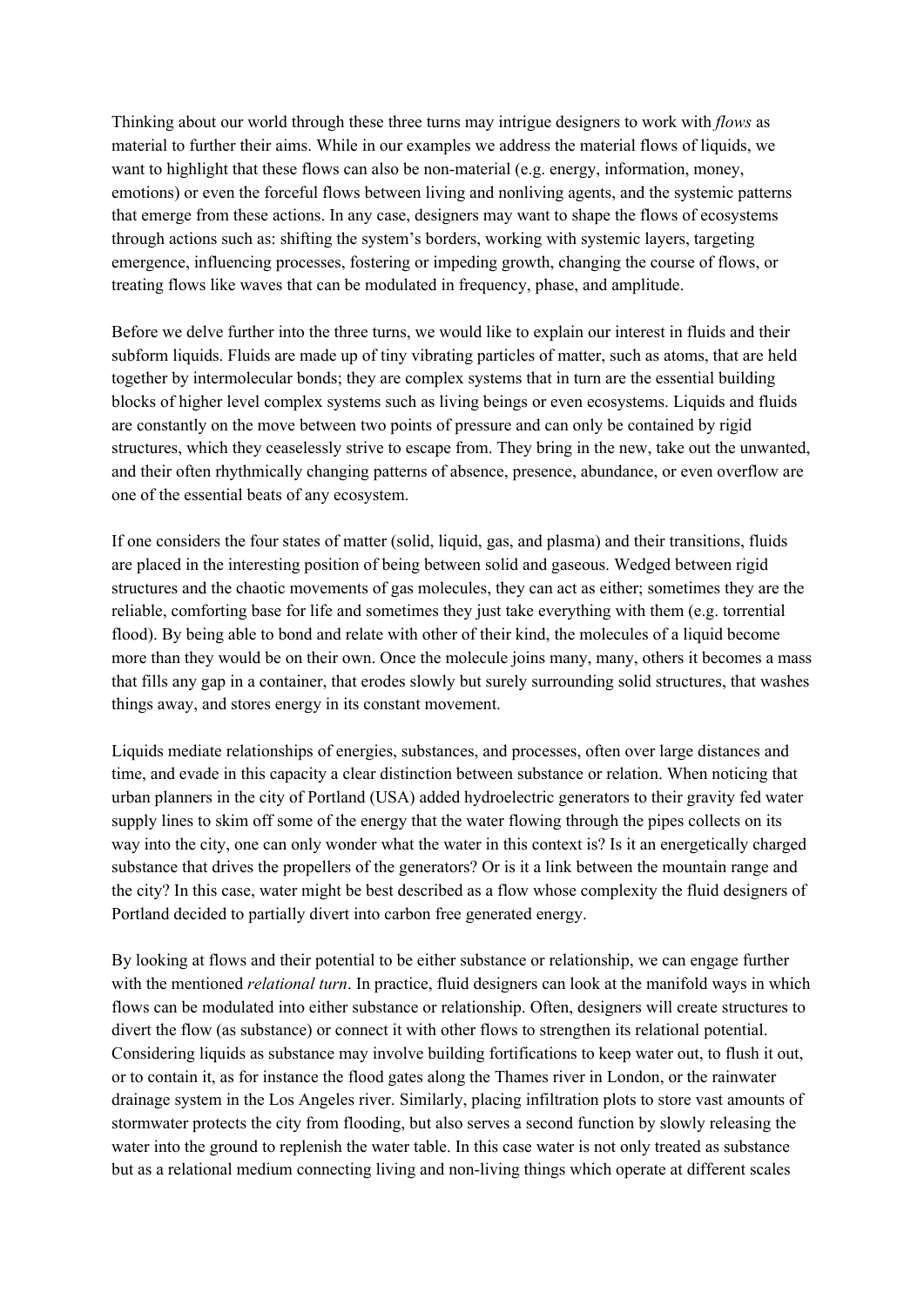(from microbe to ecosystem) and times (from now and into the future). Like water, life is a mesh of substances and relations, always entangled with other life forms and non-living things, always in flow. Being alive is not only about individual being and becoming, but, as Donna Haraway proposes, also about collaborations with others to ensure that life remains *ongoing*. It is liquids, their relations, complexity and performative capacities that, to a large extend, drive this ongoingness.

Another important aspect about liquids to be aware of is one of the key findings of the *complexity turn*. Liquids are complex systems; to interfere with them means to try to tame chaos and to accept that certainty is being replaced by probability. Rain might come or not, a drop of blood might contain a virus or not, and two waves far out in the Atlantic ocean might meet at the right angle to become a "freak wave" or not. When dealing with fluids, designers often build contraptions that amplify or dampen the potential that a flow carries. This can be, in a literal sense, the re-direction of a flow. For instance, the city of Paris set up plant bucket urinals to collect nitrogen-rich urine which would otherwise be flushed away into the sewage system, or in the case of the Estonian Soomaa National Park, the seasonal floods pouring over the forests has lend itself to the rebranding of the areas as the Estonian Amazon which might divert the flows of tourisms into the region.

As this last example shows, liquids can also be used as conveyors of meaning, a notion that the *performative turn* engages with in depth. By not separating matter from meaning, fluid designers can find different insights into the situations they are designing for and identify alternative pathways that support the desired outcomes. When designing *with* (not *for*) ecosystems, fluid designers may find that the flows of meaning and emotions between elements within the ecosystem are one of the most powerful forces that holds the system together. Aiming to change the meaning of things or processes by carefully triggering events may be part of any fluid designers' toolbox. These events can be the switch-like moments of sudden absence, congestion, overflow, or transgression that trigger adaptation, but also the moments when small but compounding positive (amplification) or negative (friction) feedback slowly changes habits or structures within the ecosystem, and while doing so also change the meaning. However, it is worth mentioning that these events do not need to be (hu)man-made nor need they be meaningful only to humans, and may better resonate with wildlife and micro-organisms. Re-wildling and conservation initiatives that protect natural flows such as the flamingos of the "Fuente de Piedra" Lagoon in Malaga (Spain) are good examples of this. Visitors are invited to respectfully observe the lagoon's flows, a delicate ecosystem that gives identity to the area and nearby village. Both, the lagoon and village are intertwined and highly dependent on rainfall. If it rains, flamingos come and with them visitors; if the lagoon floods, more wetland is available for other species, and wildlife in the lagoon is more vibrant for longer. Water means avian visitors and the growing respect for the lagoon's flows and the livelihood of the local population.

Designing with ecosystems entails considering the complexity of these irrepressible systems. While the myriad flows that make our cities, parks and backyards resits to be pre-planned by all-encompassing master plans, their patterns, changes, and effects can be accommodated for by eco-systemic design approaches. In this context, fluid design is a proposal to add relationships, process, flows, and patterns to the traditional design concerns of form and meaning. Opening up to flows (and their changes over time), may enable designers to engage with environments in ways that are more sympathetic towards the sympoietical way in which life unfolds. We envision fluid designers to take action, make cuts, modify volumes and paths, identify things that are worth interfering *with*, and shape substances, meaning, and energies with the intention of triggering change. Only by